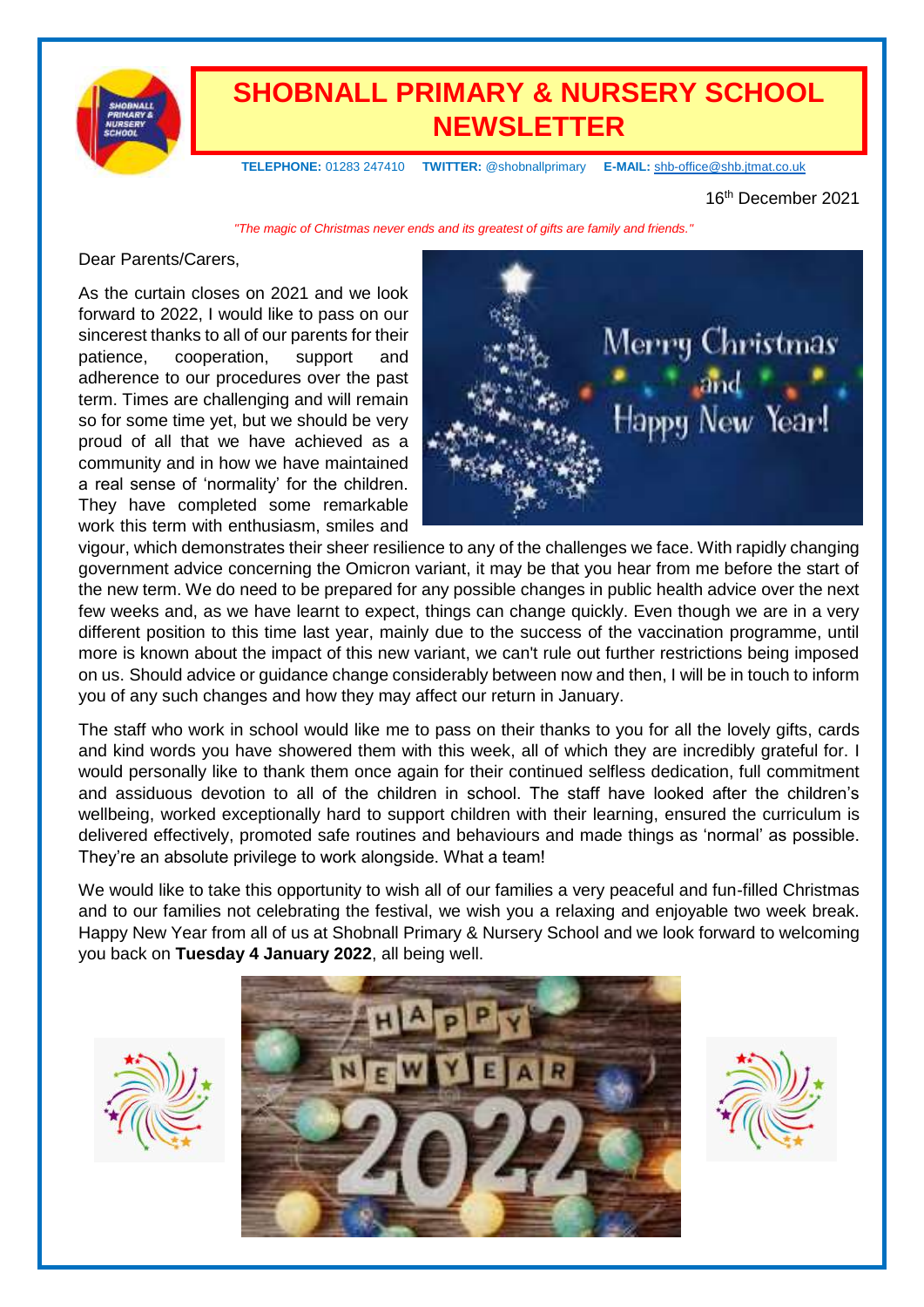#### **Year 1 and 2 Nativity – A 'Strictly' Nativity**

Year 1 and 2 did an incredible job on Monday with not one, but TWO performances of their version of the nativity story. It was FAB-U-LOUS and I haven't stopped talking about it all week! It was energising and uplifting and was a fabulous end to our run of festive performances – definitely worthy of a 'West End' accolade! Thank you to all of our families who came along, followed



our COVID procedures and supported and helped with the learning of lines at home. I must re-iterate my thanks once again to our wonderful staff and volunteers who helped ensure both performances were of an exceptionally high standard.



#### **St. Giles Hospice**

Over the course of the festive season, the school has been asking for donations from parents and staff to support a charity very close to our hearts, St. Giles Hospice. We like to say a huge THANK YOU to all of you who were able to make contributions when you came to enjoy our Christmas performances. We are delighted to announce that a total of **£177.45** was raised and we know that St Giles will be very grateful for this money in supporting the wonderful work that they do.

#### **Kate Griffiths Christmas Card Competition**

This week, Burton and Uttoxeter's Member of Parliament, Kate Griffiths, revealed the winner of her 2021 Christmas card competition. The annual competition encourages primary and pre-school children to design the MP's official Christmas card, and is judged by Kate herself. Kate sends out a Christmas card to hundreds of people, including the Prime Minister, Boris Johnson. Congratulations to Bethan in Year 5, who was a runner-up in this year's competition. We are very proud of her!



### **Young Voices**

It is with a heavy heart that we publish the message below received from the organisers of Young Voices 2022 this week:



*"We understand that during the rising tension around the Omicron variant and the outlook for January that there are questions being raised regarding YV 2022.*

*As always, our priority here at Young Voices is the health, both physical and mental, of our children, teachers and the families who attend our concerts. It is therefore our decision to postpone all of our concerts to Spring/Summer 2022. We tried so hard to give this every opportunity to go ahead but we had to make this decision in the end and as a result we would also like to apologise for not being able to make the call any sooner.*

*We are currently working hard alongside our venues to make sure all of our original dates can be* accommodated within this new timeframe and we will be in touch early next year with your new concert date. All ticket orders will be transferable and remain valid for these new dates and t-shirt orders will *continue to be processed as usual.*

*Until then please enjoy your Christmas break and know that the Young Voices team will be doing everything behind the scenes to make sure your concert experience is worth all of the wait!"*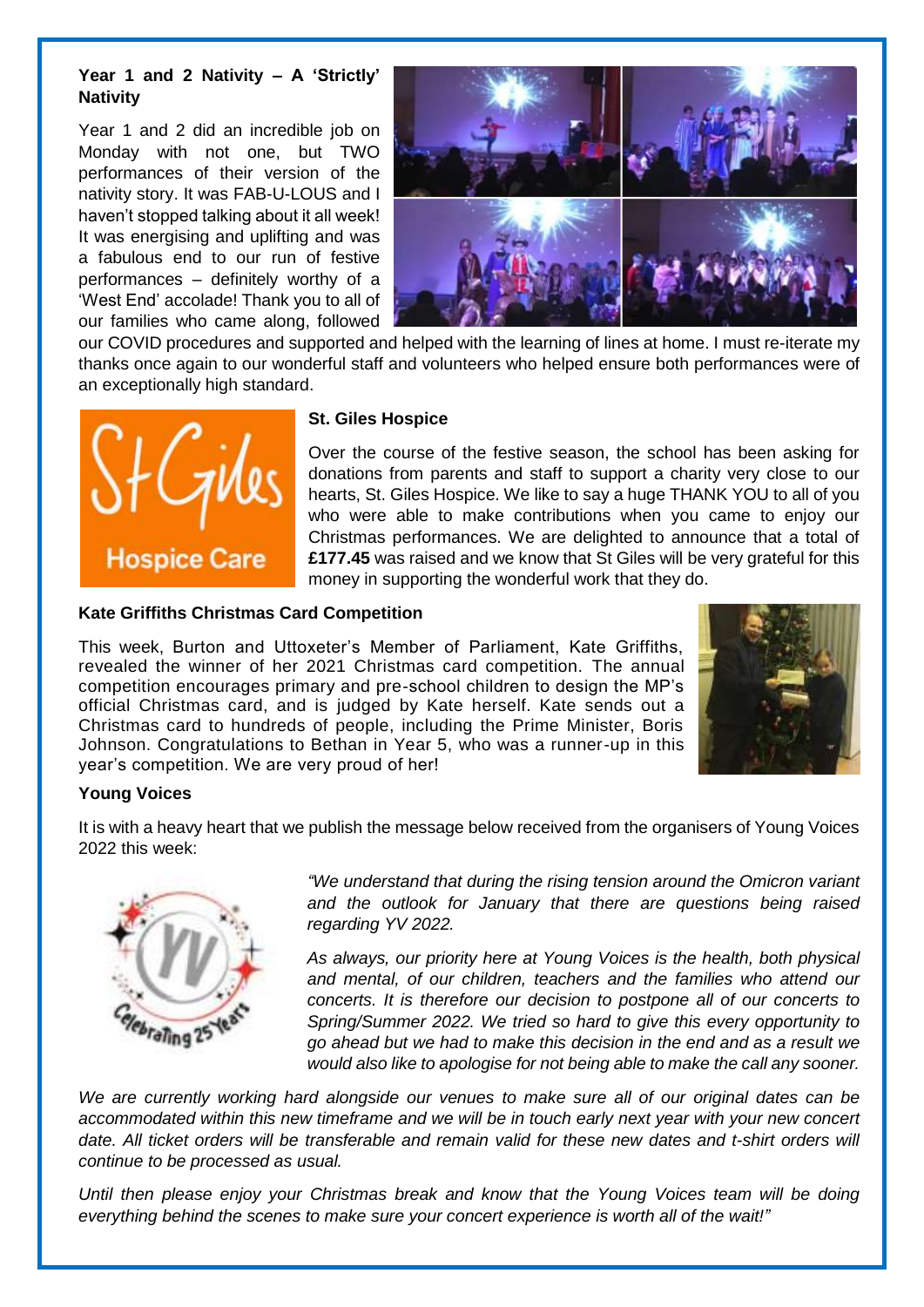

### **Burton Mail Nativity Memento**

We have uploaded some photographs to Burton Mail from our Christmas festivities, mainly our EYFS performance. The *Christmas in Schools* supplement will be on sale at your local newsagents this Friday, 17 December 2021. You will need to buy early in the morning if you would like a copy - or even speak to your newsagent to save one!

#### **Attendance**

Congratulations go to **Year 3**, who have the highest level of attendance of any class this term! Well done! Aside from COVID, the winter season traditionally brings with it a huge range of bugs, so this really is a remarkable achievement for these children and to all of those (you know who you are) across the school who have achieved 100% attendance certificates this week!

#### **Snow & Extreme Weather Procedures**

Here is a quick reminder of our procedures for snow and extreme weather from our newsletter dated 5 November 2021:

As the temperature starts to decrease and we begin defrosting our cars in a morning, I thought this would be a good opportunity to remind all of our families about the school's procedures should we receive substantial snowfall and extreme weathers. The school will endeavour to remain open in the first instance and closing the school will only ever be chosen in the final instance. Please can I ask that you do not contact the school office asking if we are open, as we will

always use our main methods of communication in the event of such a decision. You will all receive a text message and the school Twitter account will also be used to state that this decision has been made. Please ensure that the school office has up-to-date contact details for you. We hope that we are not required to close but such a decision has to take into consideration many factors, not just the amount of snow on the school grounds. For example, the safety of parents and families on their journey to school, the staff and their journey to school (many of whom travel some considerable distances through remote areas) and, of course, the weather forecast and Met Office advice all play a part. I hope that this clarifies our procedures for you and many thanks for your understanding in this matter.

#### **PFA Christmas Movie Night**

It was wonderful to see so many children in attendance at the PFA Christmas Movie Night last Thursday. The PFA are delighted to announce that the final amount raised was **£467.65**! With just three fundraisers having gone ahead this academic year, that's already just over £1500 raised to help fund the new trim trails we have planned for the children. A massive well done to everyone who organised, helped and supported – huge thanks again!



#### **Good News for Miss Barker!**

You will be very pleased to hear that last Friday, 10 December, Miss Barker gave birth to a very healthy baby boy at 5.02am! Leo was a little late but weighed in at 9lbs 3oz! We send our warmest wishes and congratulations to Miss Barker and her partner and we can't wait to meet the baby very soon!

### **Latest Government COVID Guidance**

The government has confirmed that the new Omicron Covid-19 variant is spreading fast. On Tuesday 14 December, a new national approach to daily testing for contacts of Covid-19 was introduced. All adults who are fully vaccinated and children aged 5 to 18 years and 6 months, identified as a contact of someone with Covid-19 – whether Omicron or not – should take a lateral flow device (LFD) test every day for 7 days instead of self-isolating.



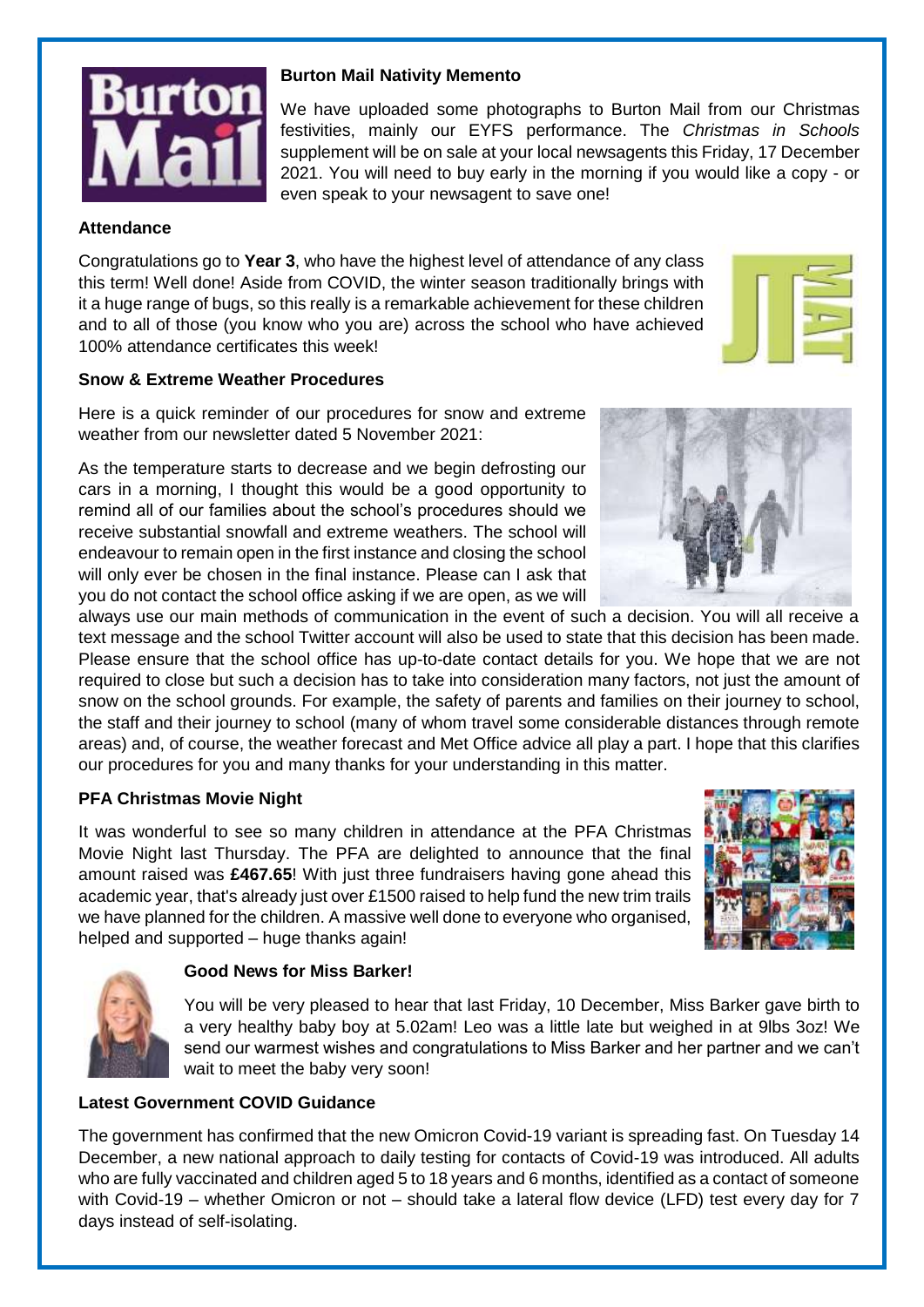Once notified by NHS Test and Trace as a close contact, all eligible staff, pupils and students should:

- Take an LFD each day for 7 days and report the results through the Online [Reporting](https://www.gov.uk/report-covid19-result?utm_source=13%20December%202021%20C19&utm_medium=Daily%20Email%20C19&utm_campaign=DfE%20C19) System and to their school.
- If they test negative, they can continue to attend school.
- If they test positive, they should self-isolate and order a PCR test to confirm the result. If the PCR is positive, they must self-isolate for 10 days. If the PCR test is negative, they no longer need to self-isolate but should continue to carry out the remainder of the daily tests, and only need to isolate if it is positive.
- Outside of school, they should continue to follow the advice set out in the Sunday 12 [December](https://www.gov.uk/government/news/daily-rapid-testing-for-covid-19-contacts-launches-this-week?utm_source=13%20December%202021%20C19&utm_medium=Daily%20Email%20C19&utm_campaign=DfE%20C19) press [release.](https://www.gov.uk/government/news/daily-rapid-testing-for-covid-19-contacts-launches-this-week?utm_source=13%20December%202021%20C19&utm_medium=Daily%20Email%20C19&utm_campaign=DfE%20C19)
- Anyone over the age of 18 years and 6 months who is not vaccinated, must isolate in line with government guidelines if they are a close contact of a positive case.
- This approach should also be adopted over the winter break and on return in January.
- **Children under five** do not need to take part in daily testing for contacts of Covid-19 and do not need to isolate.

This is the advice as it stands currently, but may be subject to change.



### **'My School Fund' Initiative**

We announced some time ago that Shobnall Primary & Nursery School has joined the My School Fund initiative. This innovative scheme allows for us to be able to boost our school's budget with your help.

#### **How does it work?**

Parents, guardians and carers can sign up to the scheme for free and start earning cashback on the things they buy in participating retail stores, including Sainsbury's and Argos. As you spend, you'll receive 2% cashback in the form of eGift vouchers that can be redeemed in participating stores. By linking your spend to our school on the My School Fund website we'll also earn 1% cashback on your spend.

Add that all up across our school's network of families and together we can all make a big difference!

#### **How to get involved**

Visit myschoolfund.org to register for free and link to Shobnall Primary & Nursery School. From there, everything you spend in participating stores will go towards helping boost our budget, plus your own!

Sign up today at [myschoolfund.org.](http://www.myschoolfund.org/)

#### **Wellbeing Award for Schools**

Shobnall Primary & Nursery School achieved the WAS Award (Wellbeing Award for Schools) in 2018! Since then, we have taken part in *Happy Healthy Children Week* with other schools in JTMAT. We also celebrated *NHS Week* last academic year and *Hello Yellow Day* this year to raise awareness of mental health and wellbeing.

Shobnall Primary & Nursery School work with the Mental Health Support Team to help pupils who are suffering from mental health problems. This

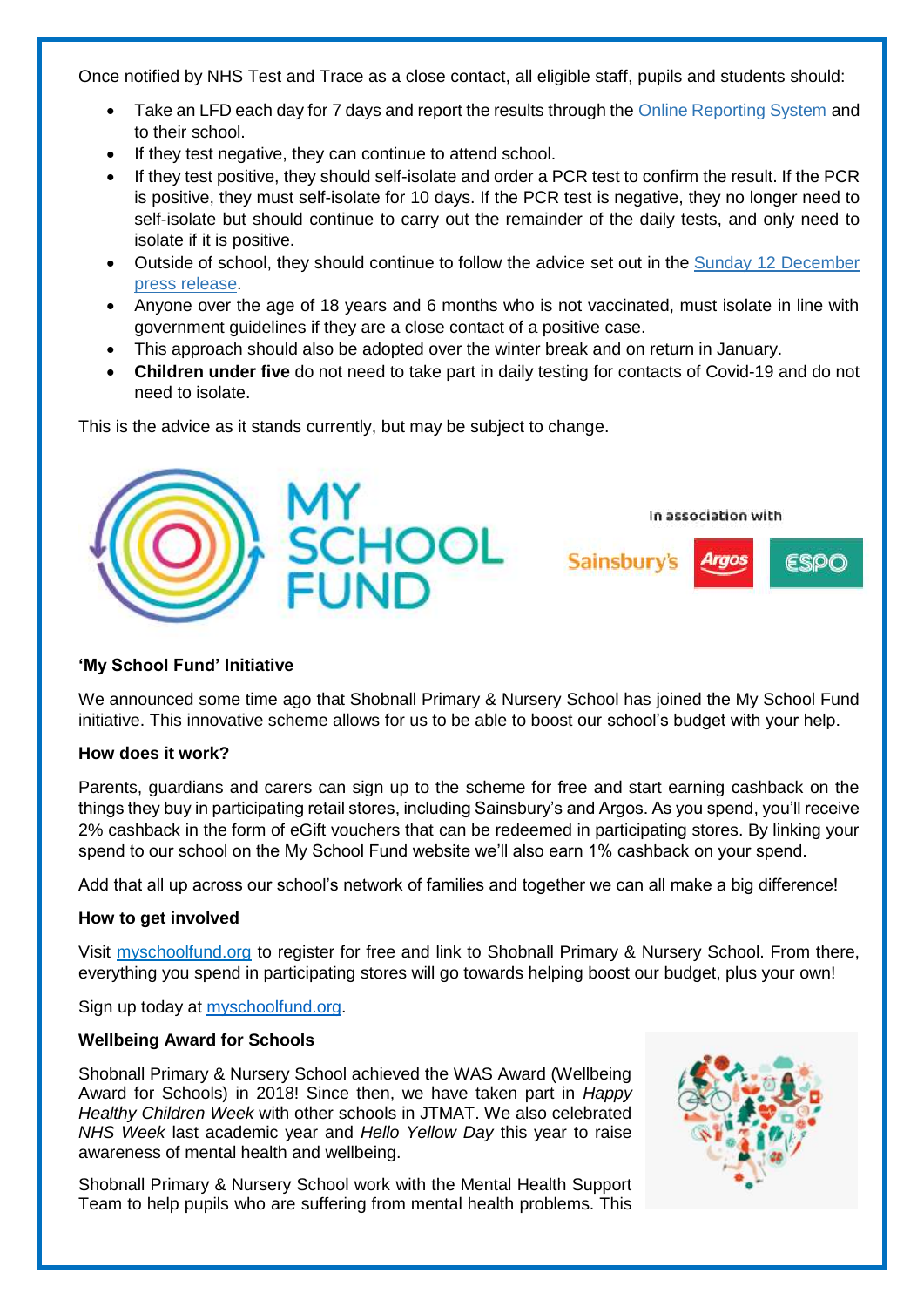year, we have trained staff as ELSAs (Emotional Literacy Support Assistants), who are in school to help pupils.

Our next WAS Award inspection will take place on Friday 4 February 2022. Please complete the Parent Evaluation Form by clicking on the link below to give your invaluable views about the work we do as a school to support wellbeing.

Evaluation submissions are valid between: 16/11/2021 - 09/01/2022. Your submission will not be accepted outside of these dates.

Click [here](https://app.awardplace.co.uk/stakeholder-evaluations/user-survey/619382f398c66) or copy and paste the following [https://app.awardplace.co.uk/stakeholder-evaluations/user](https://app.awardplace.co.uk/stakeholder-evaluations/user-survey/619382f398c66)[survey/619382f398c66](https://app.awardplace.co.uk/stakeholder-evaluations/user-survey/619382f398c66) into your browser to access the survey. Many thanks for your support with this.

#### **Online Safety Tips**

From streaming classic family movies to video calling friends and relations, and from some good-natured competition (or cooperation) on video games to collaborating on your ultimate Christmas playlist, there are plenty of ways that your child's devices can provide an embellishment – as opposed to a distraction – this festive season.



This handy guide, has ideas for how adults can spend time online with their child this holiday – without needing to crowbar devices out of young hands first. Eagle-eyed readers will notice that the title of each panel is taken from the lyrics of well-known Christmas hits: how many can you name? We hope the guide comes in handy … and, of course, that you have a merry Christmas!

#### **School Uniform Exchange**

Please don't forget the *school uniform exchange*, which continues! There is a box situated by the gate on the school car park for any parents who have items they wish to donate. Please could we ask that these are cleaned and in good condition before placing in the box! Amy Roobottom continues sorting and collating this. As previously stated, if you wish to contact Amy to ask what is available that you might be in need of, please contact the school office via [shb-office@shb.jtmat.co.uk](mailto:shb-office@shb.jtmat.co.uk) and we will ensure this is forwarded to her.



#### **Hot Lunch Options – 4 January to 7 January 2022**

Please note that due to food shortages and issues with deliveries, the kitchen may have to change the menu at the last minute. *Remember, Monday is Bank Holiday so the lunch options are*

| 11th Oct, 8th Nov, 29th Nov<br>WEEK <sub>2</sub>    | MONDAY                                                                  | <b>TUESDAY</b>                                                         | WEDNESDAY                                                      | THURSDAY                                                                             | FRIDAY                                                   |
|-----------------------------------------------------|-------------------------------------------------------------------------|------------------------------------------------------------------------|----------------------------------------------------------------|--------------------------------------------------------------------------------------|----------------------------------------------------------|
| <b>MAIN DISH</b>                                    | Chiclonn with a ride<br>of BBQ sauce                                    | Pork meathalls in a<br>tomato sauce                                    | Roast turkey and<br>stuffing                                   | All day breakfast                                                                    | Fish fingers                                             |
| VEGETARIAN<br><b>MAIN DISH</b>                      | Margherita pizza                                                        | Vegetarian<br>Bolognese                                                | <b>Quorn</b> fillet and<br>stuffing                            | Vegetarian all day<br>breakfast                                                      | Quorn nuggets                                            |
| Œ<br><b>ACCOMPANIMENTS</b>                          | Herby diced<br>potatoes<br>Garden peas<br><b>Sweetcorn</b><br>Salad bar | <b>Pasta</b><br>Garlie herad<br>Broccoli<br>Carrot batons<br>Salad bar | Roast potatoes<br>Green cabbage<br>Sliced carrots<br>Salad bar | Bread wedge<br><b>Baked tomatoes</b><br>Mushrooms<br><b>Baked</b> beans<br>Salad bar | Chips<br><b>Sweetcorn</b><br>Mushy peas<br>Salad bar     |
| <b>DESSERTS</b>                                     | Chocolate sponge<br>and custard.                                        | Fruity flapjack                                                        | Strawberry jelly<br>and fruit                                  | Shortbread                                                                           | Fresh fruit and ice<br>cream                             |
| 6<br><b>FRESH FRUIT</b><br><b>E YOGHURT</b>         | Fresh fruit and<br>voghurt                                              | Fresh fruit and<br>yoghurt                                             | Fresh fruit and<br>yoghurt                                     | Fresh fruit and<br>yoghurt                                                           | Fresh fruit and<br>yoghurt                               |
| <b>JACKET POTATOES</b><br><b><i>ESANDWICHES</i></b> | Jacket potato and<br>sandwiches with<br>various fillings                | Jacket potato and<br>sandwiches with<br>various fillings               | Jacket potato and<br>sandwiches with<br>various fillings       | Jacket potato and<br>sandwiches with<br>various fillings                             | Jacket potato and<br>sandwiches with<br>various fillings |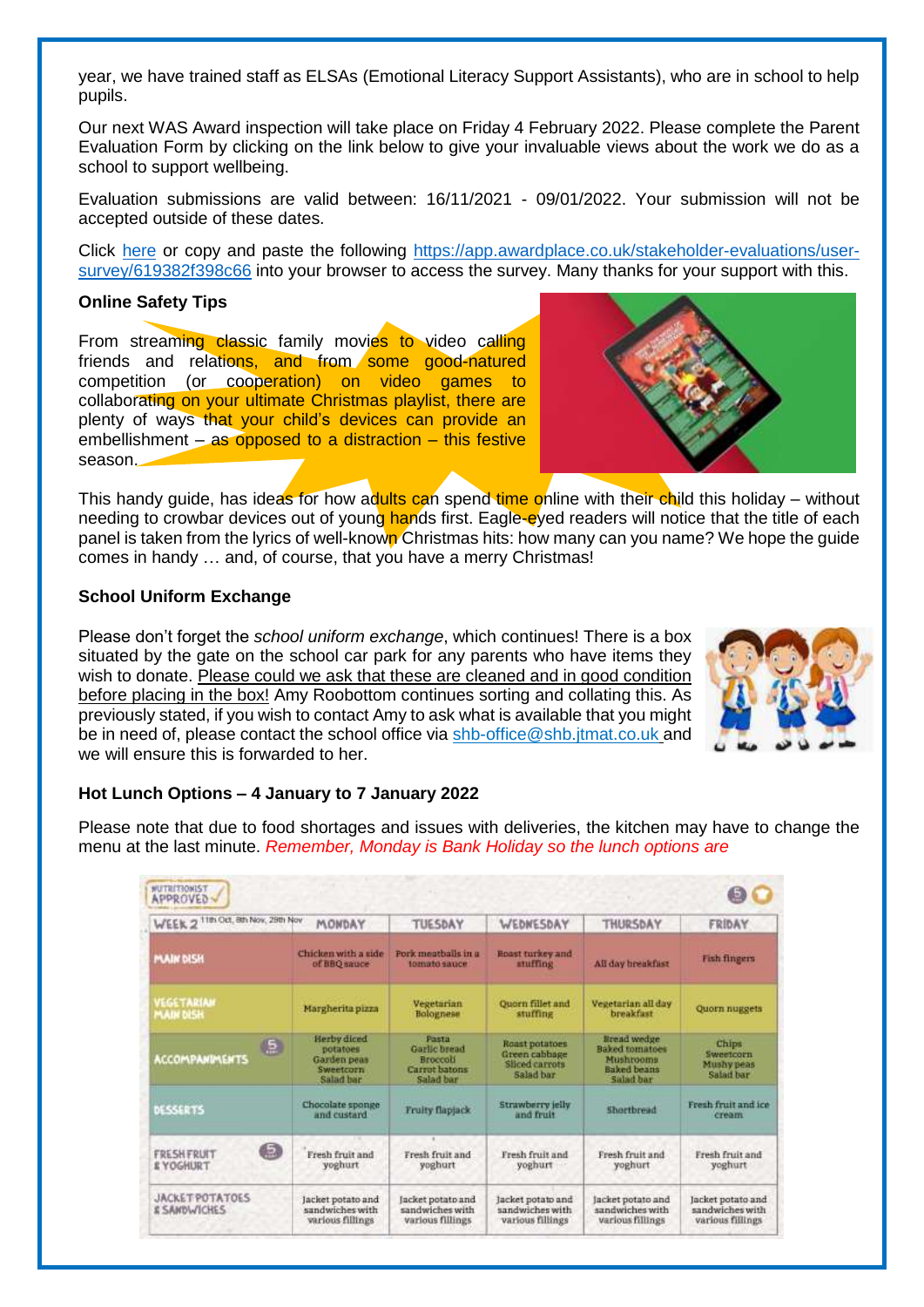# **SHOBNALL SHOWCASE!**

Let's have a sneaky peek as to what has been going on in our classrooms this week…

#### **Nursery & Reception**

The daily routines established in early years are so important to our children and provide great learning opportunities too. With our countdown to Christmas, the children have loved opening the class advent calendar, finding the correct number on the door and have been removing Santa pictures from 5 frames to work out how many sleeps are left until Christmas. The children are getting more and more confident talking about 'What do you see?' and 'How do you see it?' They can instantly recognise full and empty 5 frames, as well as groups of 1-3, without needing to count them.

Reflecting on the first term, the children have made so much progress emotionally, socially and academically. It has been wonderful to get to know each and every one of them and see how they have blossomed before our eyes. This week has certainly been a week full of Christmas cheer, with stories, crafts and role play keeping us busy. The staff in EYFS would like to wish you all a very restful Christmas break and we look forward to lots more fun in the new year!

#### **Year 1 & Year 2**

Year 1 and 2 have had a fantastic week. We want to congratulate each and every one of them for their fantastic performance in the Nativity. They have all worked so hard and you must be so proud of them! This week we have been getting into the Christmas spirit by making cards, calendars and Christmas decorations. We wish you and all the children a very Merry Christmas. Stay safe and most importantly have fun spending time with your family and loved ones.



### **Year 3 & Year 4**

What a fantastically, festive final week of term in Year 3 and 4. We have had an extremely busy week. Year 3 have been learning about different religions in our RE topic 'Who and Where'. We have been exploring who founded different religions and where they were founded. As all the children have been working extremely hard, we have participated in a range of festive activities including a lovely trip to the pantomime! Enjoy your well-deserved break children, stay safe and have fun.

#### **Year 5 & Year 6**

Our final few days of the term have been fun and festive! Year 6 have completed their fractions unit in maths and used debate in English to explore different views. The children are very proud with their finished Christmas tree decorations, which include electri city, made in D&T. It's been a great term - have a lovely Christmas and see you in 2022!

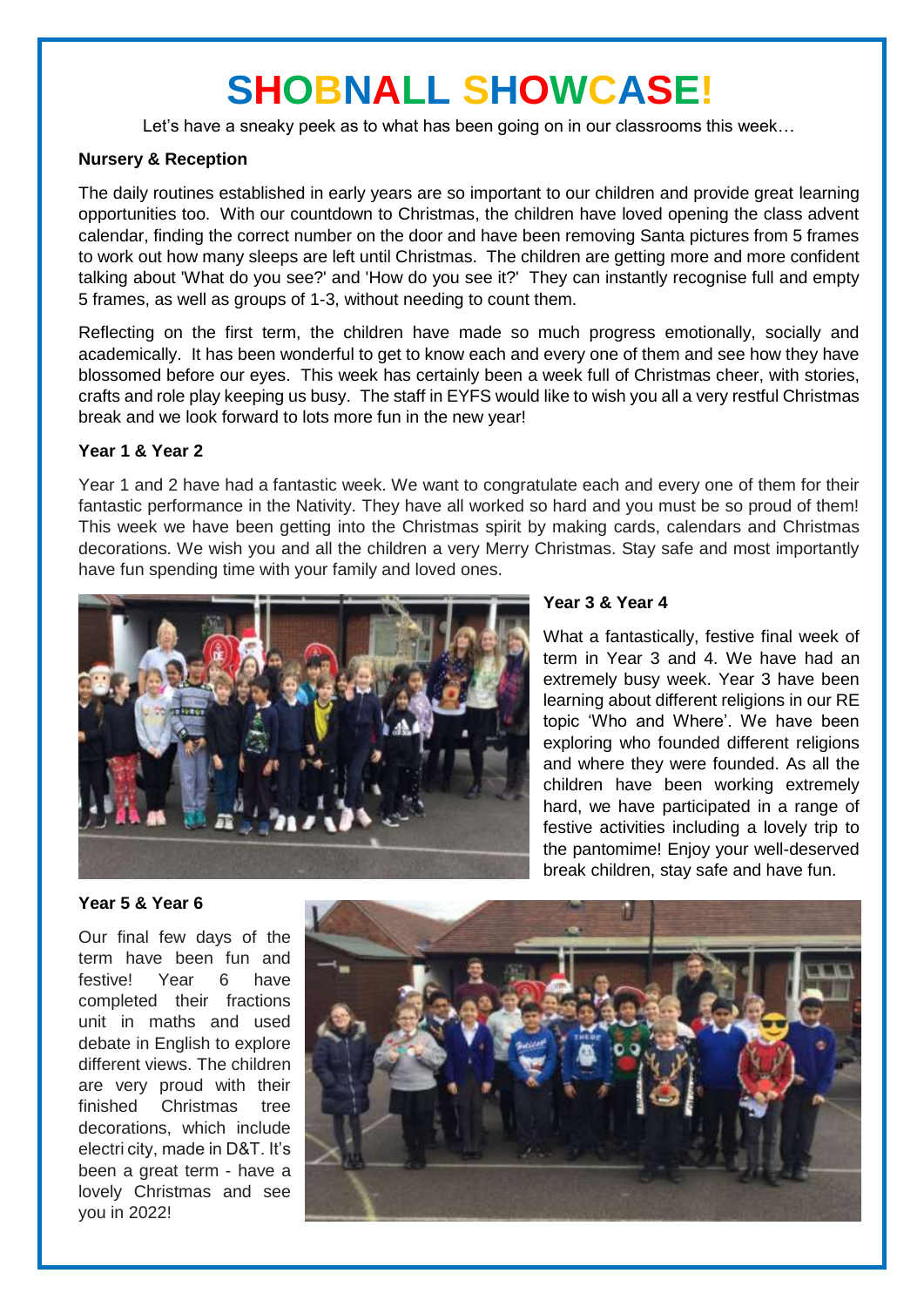#### **Reading Corner**

This week's recommended read is for children aged 4+…

#### **The Jolly Christmas Postman**

*Written by Janet and Allan Ahlberg*

One of our seasonal favourites and a justified classic that never loses its magic. Peek inside the special deliveries in the jolly holly postman's Christmas mailbag. It's Christmas Eve and the Jolly Postman is delivering greetings to various fairy-tale characters – there's a card for Baby Bear, a game appropriately called 'Beware' for Red Riding Hood from Mr Wolf, a get-well jigsaw for hospitalised Humpty Dumpty and three more surprise envelopes containing letters, cards etc. Everyone's favourite postman keeps on peddling his bicycle up hill and down dale…and into everybody's hearts.



#### **Head Teacher's Awards Lunchtime Star Awards**

| <b>Reception</b>  | Inaaya A | Penelope T |
|-------------------|----------|------------|
| <b>Year 1</b>     | Alizah A | Sophia W   |
| <b>Year 2</b>     | Aadil F  | Afrah M    |
| <b>Year 3</b>     | Nell T   | Halima L   |
| <b>Year 4</b>     | Azaan M  | Safa U     |
| Year 5            | Lucy W   | Owais H    |
| Year <sub>6</sub> | Qayyam A | Abdullah M |

| <b>Reception</b>  | <b>Rupert C</b> |
|-------------------|-----------------|
| Year 1            | Layla N         |
| <b>Year 2</b>     | Zain A          |
| <b>Year 3</b>     | Saif N          |
| <b>Year 4</b>     | Inaya S         |
| <b>Year 5</b>     | Lucy W          |
| Year <sub>6</sub> | Harry F         |

#### **Team Points**

| Team Points                     | <b>Claymills</b> | <b>Rosliston</b> | <b>Sinai</b>     | Trent            |
|---------------------------------|------------------|------------------|------------------|------------------|
| Points (Week Ending<br>16.12.21 | 123              | 79               | 87               | 110              |
| Position                        | $1st - 4$ Points | $4th - 1$ Point  | $3rd - 2$ Points | $2nd - 3$ Points |
| <b>Running Total</b>            | 52               | 19               | 36               | 33               |

#### **Team Point Champions**

Congratulations to **Claymills**, who have successfully won the team point challenge for this half term! As a reward, they can wear non-school uniform (ideally something red) on Friday 7 January 2021.

#### **Spring Term Diary Dates**

| <b>Event</b>                     | <b>Date/Time</b>                                                        |
|----------------------------------|-------------------------------------------------------------------------|
| <b>School Reopens for Pupils</b> | Tuesday 4 <sup>th</sup> January 2022                                    |
| Swimming Commences - Year 5      | Tuesday 11 <sup>th</sup> January 2022                                   |
| Year 6 Laches Wood               | Monday 31 <sup>st</sup> January 2022 to Friday 4 <sup>th</sup> February |
|                                  | 2022 Inclusive                                                          |
| <b>NSPCC Number Day</b>          | Friday 4 <sup>th</sup> February 2022                                    |
| <b>Parent Consultations</b>      | Monday 7 <sup>th</sup> February 2022                                    |
|                                  | Wednesday 9th February 2022                                             |
| Safer Internet Day               | Tuesday 8 <sup>th</sup> February 2022                                   |
| School Closes for Half-Term      | Friday 18th February 2022                                               |
| <b>INSET Day</b>                 | Monday 28th February 2022                                               |
| <b>School Reopens for Pupils</b> | Tuesday 1 <sup>st</sup> March 2022                                      |
| World Book Day                   | Thursday 3rd March 2022                                                 |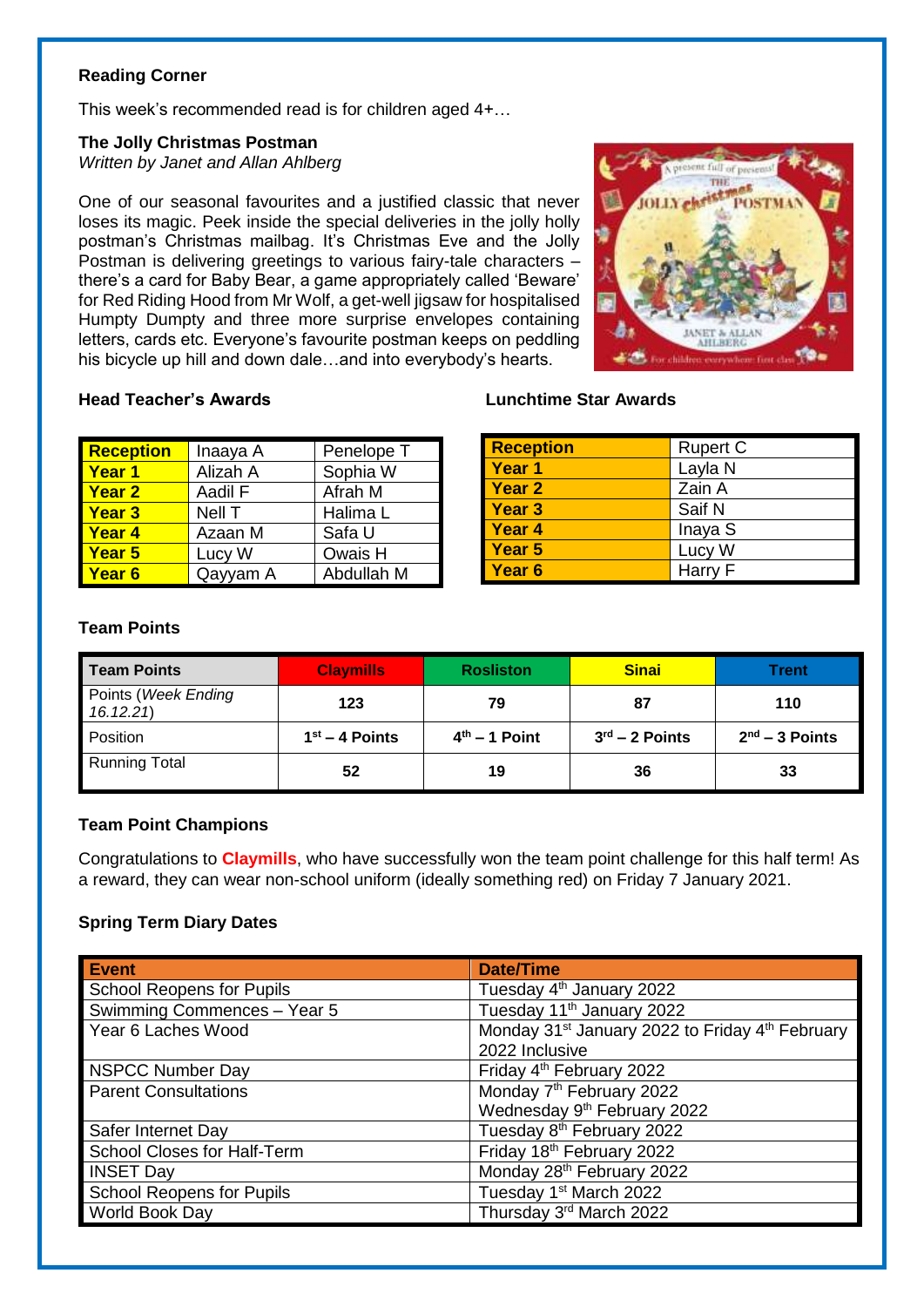| Red Nose Day                     | Friday 18th March 2022               |
|----------------------------------|--------------------------------------|
| Mother's Day Lunches - Reception | Monday 21 <sup>st</sup> March 2022   |
| Mother's Day Lunches - Year 1    | Tuesday 22 <sup>nd</sup> March 2022  |
| Mother's Day Lunches - Year 2    | Wednesday 23rd March 2022            |
| Mother's Day Lunches - Year 3    | Thursday 24 <sup>th</sup> March 2022 |
| Year 1 Class Assembly            | Thursday 24 <sup>th</sup> March 2022 |
| Mother's Day Lunches - Year 4    | Friday 25th March 2022               |
| Mother's Day Lunches - Year 5    | Monday 28th March 2022               |
| Mother's Day Lunches - Year 6    | Tuesday 29th March 2022              |
| Year 3 Class Assembly            | Thursday 31 <sup>st</sup> March 2022 |
| <b>School Closes for Easter</b>  | Friday 8 <sup>th</sup> April 2022    |

### **Diary Dates 2021-2022**

| <b>Event</b>                     | <b>Date/Time</b>                           |
|----------------------------------|--------------------------------------------|
| <b>School Reopens for Pupils</b> | Tuesday 4 <sup>th</sup> January 2022       |
| <b>Young Voices</b>              | Thursday 27 <sup>th</sup> January 2022     |
| School Closes for Half-Term      | Friday 18th February 2022                  |
| <b>INSET Day</b>                 | Monday 28th February 2022                  |
| <b>School Reopens for Pupils</b> | Tuesday 1 <sup>st</sup> March 2022         |
| <b>School Closes for Easter</b>  | Friday 8 <sup>th</sup> April 2022          |
| <b>School Reopens for Pupils</b> | Monday 25th April 2022                     |
| May Day Bank Holiday             | Monday 2 <sup>nd</sup> May 2022            |
| Key Stage 2 SATs Week            | Monday 9th May 2022 - Friday 13th May 2022 |
| School Closes for Half-Term      | Friday 27th May 2022                       |
| <b>INSET Day</b>                 | Monday 6 <sup>th</sup> June 2022           |
| <b>School Reopens for Pupils</b> | Tuesday 7 <sup>th</sup> June 2022          |
| <b>JTMAT INSET Day</b>           | Friday 8 <sup>th</sup> July 2022           |
| <b>School Closes for Summer</b>  | Wednesday 20 <sup>th</sup> July 2022       |